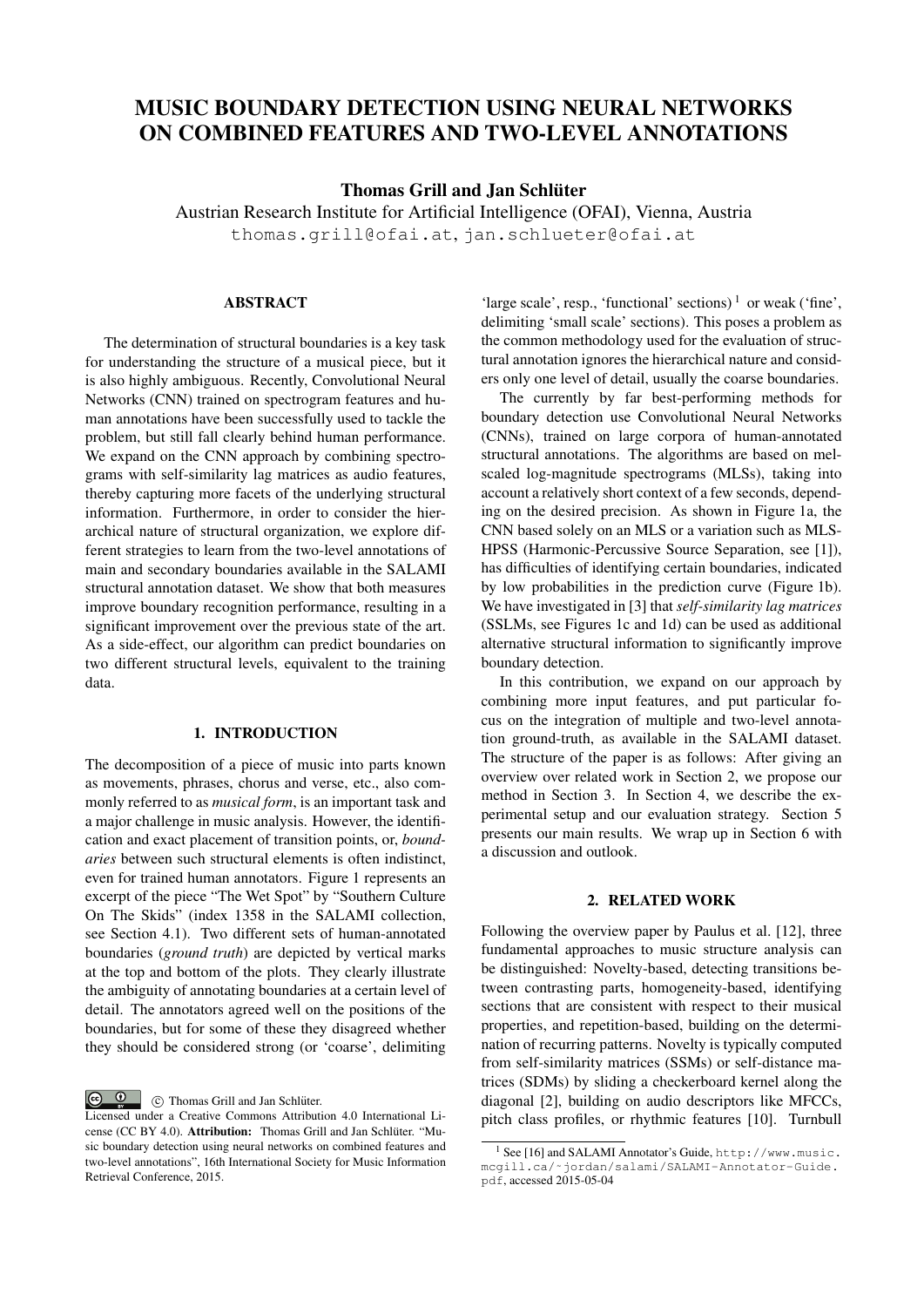<span id="page-1-0"></span>

(b) CNN predictions for coarse boundaries on HPSS-decomposed mel spectrogram



(e) CNN predictions for coarse boundaries on SSLMs near and far combined



(f) CNN predictions for coarse boundaries on MLS-HPSS and SSLMs near and far combined



(g) CNN predictions for fine boundaries on MLS-HPSS and SSLMs near and far combined

Figure 1: Boundary recognition using CNNs on different underlying audio features, illustrated on the piece "The Wet Spot" by "Southern Culture On The Skids". Two sets of human annotation ground-truth are shown in red on top and bottom of each plot. Coarse boundaries are thick, fine boundaries are thin. Visit [http://www.ofai.at/research/impml/](http://www.ofai.at/research/impml/projects/audiostreams/ismir2015) [projects/audiostreams/ismir2015](http://www.ofai.at/research/impml/projects/audiostreams/ismir2015) for a version with audio.

et al. [17] compute difference features on more complex audio feature sets and use trained Boosted Decision Stumps for boundary detection. In order to capitalize on repeated patterns, SSMs or SDMs are used with various heuristic rules and optimization schemes for structure formation [4, 9, 11]. McFee and Ellis employ spectral clustering [6], or add a supervised learning scheme using ordinal linear discriminant analysis and constrained clustering [5]. When using end-to-end neural network techniques such as Ullrich et al.'s CNNs [18], the separation between the fundamental approaches becomes blurred as the CNN infers the relationships between audio features and ground truth from the provided training data. In a similarly integral fashion, Serrà et al. [15] propose an unsupervised method explicitly combining all three domains.

#### 3. PROPOSED METHOD

<span id="page-1-1"></span>Our approach is derived from the work by Ullrich et al. [18]. In the following, we will mainly describe our extensions to this method.

### 3.1 Feature extraction

For each audio file under analysis, we first compute a STFT magnitude spectrogram with a window size of 46 ms (2048 samples at 44.1 kHz sample rate) and 50% overlap, and apply a mel-scaled filterbank of  $n = 80$  triangular filters from 80 Hz to 16 kHz and scale magnitudes logarithmically.

From this MLS we compute a HPSS decomposition with a kernel size of  $21 \times 21$  bins. Preliminary experiments showed that the actual size is a rather insensitive parameter. We either use MLS only or MLS-HPSS (two parallel channels) as one part of the network input.

Our method of generating the SSLMs, which represent similarities of the MLS at one point in time in relation to points in the past, up to a certain *lag time*, is derived from work by Serrà et al. [15] and described in detail in [3]. We use the MLS time series  $x_{i=1...N}$  from above, downsample it by max-pooling of a factor  $p = 2$ , and apply a DCT-II transformation on each frame with the static component omitted. Several of these frames are concatenated within a local time context of  $L$  bins, equivalent to 0.1 seconds, resulting in the time series  $\hat{\mathbf{x}}_i$ . A cosine distance function  $\delta_{\cos}(\mathbf{x}, \mathbf{y}) = 1 - \left\langle \frac{\mathbf{x}}{\|\mathbf{x}\|}, \frac{\mathbf{y}}{\|\mathbf{y}\|} \right\rangle$  is used to build the  $\lfloor \frac{N}{p} \rfloor \times \lfloor \frac{L}{p} \rfloor$  recurrence matrix

$$
D_{i,l} = \delta_{\cos}(\hat{\mathbf{x}}_i, \hat{\mathbf{x}}_{i-l}), \quad l = 1 \dots \lfloor \frac{L}{p} \rfloor.
$$
 (1)

To reveal relationships between distances across this matrix, adaptive thresholding is performed with a smooth sigmoid transfer function  $\sigma(x) = 1/(1 + e^{-x})$ , yielding

$$
R_{i,l} = \sigma \left( 1 - \frac{D_{i,l}}{\varepsilon_{i,l}} \right). \tag{2}
$$

The adaptive threshold, or, in this context, equalization factor  $\varepsilon_{i,l}$  is set to a quantile  $Q_{\kappa}$  with  $\kappa = 0.1$  of the distances  $\delta_{\cos}(\hat{\mathbf{x}}_i, \hat{\mathbf{x}}_{i-j})$  and  $\delta_{\cos}(\hat{\mathbf{x}}_{i-l}, \hat{\mathbf{x}}_{i-l-j})$  for  $j = 1 \dots \lfloor \frac{L}{p} \rfloor$ ,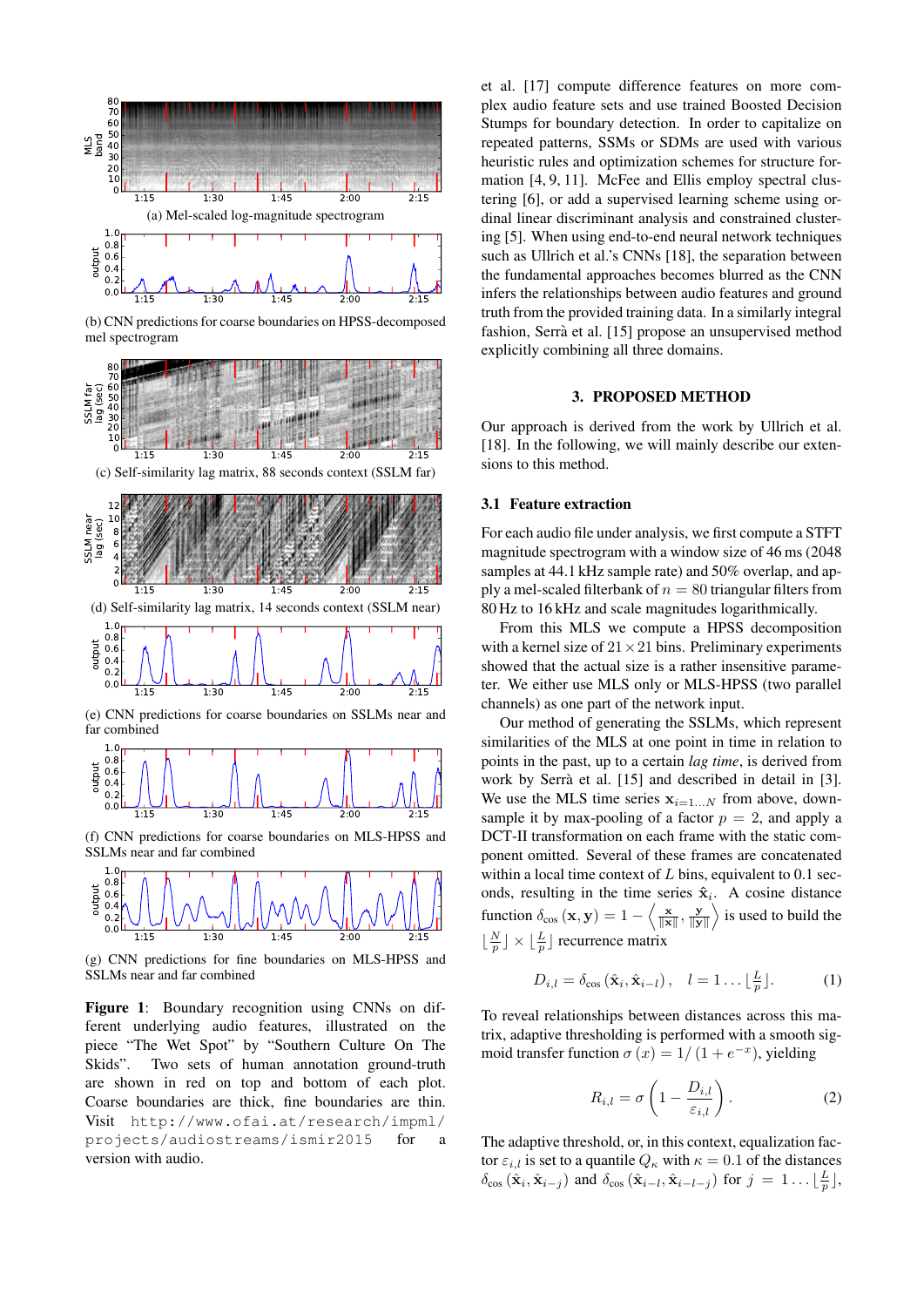$$
\varepsilon_{i,l} = Q_{\kappa} \left( D_{i,1}, \ldots, D_{i, \lfloor \frac{L}{p} \rfloor}, D_{i-l,1}, \ldots, D_{i-l, \lfloor \frac{L}{p} \rfloor} \right). \tag{3}
$$

All indices  $i < 1$  are wrapped around to  $i' = i + \lfloor \frac{N}{p} \rfloor$ , resulting in a time-circular SSLM.

#### 3.2 Feature preprocessing

Like [18], for the MLS features, we pad the spectrogram with pink noise of  $-70$  dB FS as needed to process the beginning and end of a piece. For the MLS-HPSS variant, the harmonic and percussive components are separated at this point. After subsampling the MLS by taking the maximum over 6 adjacent time frames without overlap (max-pooling), we normalize to zero mean and unit variance for each frequency band. For the SSLM features, we use circular padding and pooling factors examined in [3]: A factor of 3 for a time context of 14 seconds (feature 'SSLM-near'), and a factor of 19 for a context of 88 seconds (feature 'SSLM-far'). We then also normalize each lag band to zero mean and unit variance.

### 3.3 Convolutional neural network

CNNs are feed-forward networks that include *convolutional layers* computing a convolution of their input with small learned filter kernels of a given size. This allows processing large inputs with few trainable parameters, and retains the input's spatial layout. When used for binary classification, the network usually ends in one or more dense layers integrating information over the full input at once, discarding the spatial layout. Our architecture for this work is based on the one used by Ullrich et al. [18] on MLS features for their MIREX submission [14]. It has a convolutional layer of  $32.8 \times 6$  kernels (8 time frames and 6 frequency bands), a max-pooling layer of  $3 \times 6$ , another convolution of 64  $6 \times 3$  kernels, a dense layer of 128 units and a dense output layer of 1 unit.

We employ a variant of this architecture to support multiple input features instead of one. A comparison of different architectural variations has been shown in [3], where a late 'time-synchronous fusion' of the input features, performed in the last convolutional layer, yielded the best results: since the input features cover the same temporal context at the same resolution, their feature maps can be synchronously convolved over time. Figure [2](#page-2-2) shows the underlying CNN architecture used for all experiments in our study. The inputs (bottom) are varied, e.g., MLS only is used instead of MLS-HPSS, or one of the input legs is left out. For the outputs (top), either only the coarse unit is used, or both coarse and fine.

Training is done by mini-batch gradient descent, using the same hyper-parameters and tweaks as Ullrich et al. [18]. Likewise, we follow the peak-picking strategy described therein to retrieve likely boundary locations from the network output.

<span id="page-2-2"></span>

Figure 2: The CNN architecture in use for all the models. The full model is shown here, inputs or outputs were varied for the different experiments.

### 4. EXPERIMENTS

#### <span id="page-2-1"></span><span id="page-2-0"></span>4.1 Data set

We base our experiments on the data set described by Ullrich et al. [18] which is a subset of the Structural Analysis of Large Amounts of Music Information (SALAMI) [16] version 1.2 database. A part of this SALAMI 1.2 data set was also used in the "Audio Structural Segmentation" task of the annual MIREX evaluation campaign in the years [2](#page-2-3)012 through  $2014$ .<sup>2</sup> Lately, the data set has been updated to version  $2.0<sup>3</sup>$  $2.0<sup>3</sup>$  $2.0<sup>3</sup>$  with a large number of issues fixed. The entire data set contains over 1600 musical recordings of different genres and origins. In SALAMI version 2.0, a total of 1164 recordings (with 763 double-annotated) are publicly available. Identically to [18], we used 633 musical pieces for training, 100 for validation and 487 pieces as a test set for final evaluation of our models against the published results of the various MIREX submissions.

#### 4.2 Evaluation

For the MIREX campaign's boundary retrieval task, three different evaluation measures are used: *Hit rate* for time tolerances ±0.5 and ±3 seconds, and *Median deviation*. The latter computes the median time distance between each annotated boundary and its closest predicted boundary, and vice versa. The former checks which predicted boundaries fall close enough to an unmatched annotated boundary (true positives), records remaining unmatched predictions and annotations as false positives and negatives, respectively, and computes the precision, recall and  $F_1$  scores. The Hit rate  $F_1$  score is the measure most frequently used in the literature.

<span id="page-2-3"></span><sup>2</sup> Music Information Retrieval Evaluation eXchange, [http://www.](http://www.music-ir.org/mirex) [music-ir.org/mirex](http://www.music-ir.org/mirex), accessed 2015-04-30

<span id="page-2-4"></span><sup>3</sup> [https://github.com/DDMAL/salami-data-public/](https://github.com/DDMAL/salami-data-public/releases/tag/2.0) [releases/tag/2.0](https://github.com/DDMAL/salami-data-public/releases/tag/2.0), accessed 2015-04-30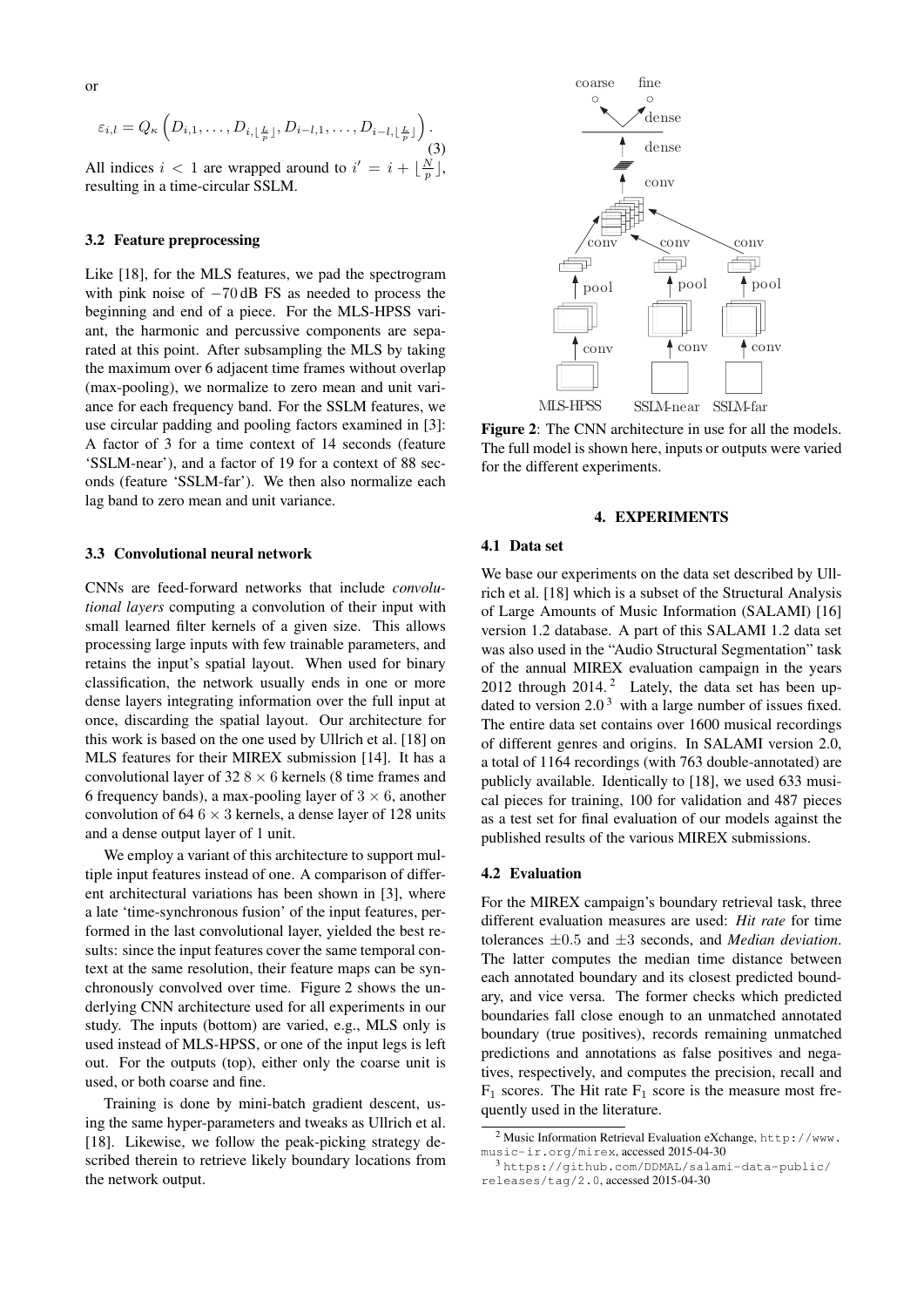As explicated in [18], baseline scores can be estimated using variations of regularly or randomly spaced grids as synthetic boundary estimates. For an evaluation tolerance of  $\pm 0.5$  seconds, the baseline within our test data set is  $F_1 \approx 0.15$ . Upper bounds, on the other hand, can be derived from the differences between two independent annotations of the same musical pieces. By analyzing the items within our test data set that have been annotated twice (439 pieces), we calculated  $F_1 \approx 0.74$ .

In the existing literature, both tolerances of  $\pm 0.5$  and  $\pm 3$  seconds are commonly used. For this contribution, due to space constraints, we only evaluate for  $\pm 0.5$  seconds, where the explorable space, that is, the distance between the lower baseline and the upper bound exhibited in human ground-truth annotations is much greater than for  $\pm 3$  seconds (with lower and upper bounds at 0.33 and 0.80, respectively). Our evaluation code is equivalent to the boundary detection implemented in  $\min$ -eval [13], omitting the borders at the beginning and end of sound files.

Nieto et al. [8] have identified the  $F_{0.58}$  measure to be more perceptually informative than the typically used  $F_1$ measure. As this is a relatively new finding and it is not as well established as the  $F_1$  measure (which is, e.g., used in MIREX), we base threshold optimization and model selection on the latter.

## 4.3 Combination of features

Building on [3], we combine mel-scaled log-magnitude spectrograms (MLS) and self-similarity lag matrices (SSLM) as input features to the CNN. A decomposition of MLS into harmonic and percussive components (feature 'MLS-HPSS') and the combination of two SSLMs, one a high-resolution, low lag matrix, the other one a lowresolution, high lag matrix, provides even more structural information to the network. We mainly compare two models: 'MLS + SSLM-near' (the model developed in [3]), and the more complex and computationally more expensive model 'MLS-HPSS + combined SSLM', integrating all available input features.

The different input features are fused at a relatively late stage in the network (see Figure [2\)](#page-2-2), using a convolutional layer which spans all the vertical (frequency or lag time) components, but only a very short time context. This is motivated by the assumption that the input features are strongly correlated in time. Figure [3](#page-3-0) shows boundary recognition scores for the 'MLS + SSLM-near' model and three different context widths (1, 3 and 5 bins), evaluated on the validation set. As can be seen, a temporal context for the fusion layer of more than a single bin does not improve the results.

#### 4.4 Consideration of multiple annotations

Up to now, CNN-based boundary recognition algorithms have been trained on data sets with just one annotation version per music piece. SALAMI data contains double annotations for the majority of training examples. It

<span id="page-3-0"></span>

**Figure 3:** Comparison of boundary recognition  $F_1$  scores for different widths of the CNN fusion layer.

<span id="page-3-1"></span>

**Figure 4:** Comparison of boundary recognition  $F_1$  scores for different models trained with single and multiple annotations.

is worth inspecting whether multiple, potentially contradicting annotations help or confuse the CNN training process. Figure [4](#page-3-1) shows the results for three different models trained with single and multiple annotations, respectively, evaluated on the validation set. Employing multiple annotations by duplicating audio features and applying the alternative target annotations, the number of training examples increase from 1198707 (with  $70317 \times 3$  positive examples) to 1670944 (98913  $\times$  3 positive examples) data points, corresponding to  $+39\%$ . A positive effect can be observed for models with more versatile structural information available for the network. In these cases, the increase of the  $F_1$  score is in the range of 1–2%.

#### 4.5 Integration of fine annotation

Traditionally, boundary detection in MIR has been performed on only one structural level. As motivated in Section [1,](#page-0-2) we would like to deal with the ambiguity of annotating boundaries at a certain level of detail by capitalizing on the two-level annotations present in the training data set. This way, the neural network should be able to refine its distinction between main and secondary boundaries.

We explored three different modes for the combination of coarse and fine boundaries: Firstly, by using only one target output vector by assigning full training weights to coarse labels and reduced training weights (e.g., factors of 0.3 or 0.5) to fine labels. Secondly, by using two target outputs with equal weights, one for the coarse labels and one for the fine labels ('concat' mode). And finally, using two target outputs, with coarse labels and full weights assigned to the first output vector. Fine labels are assigned to the second output vector, but only where they are distinct from a coarse label ('contrast' mode). This should create a more pronounced contrast between coarse and fine labels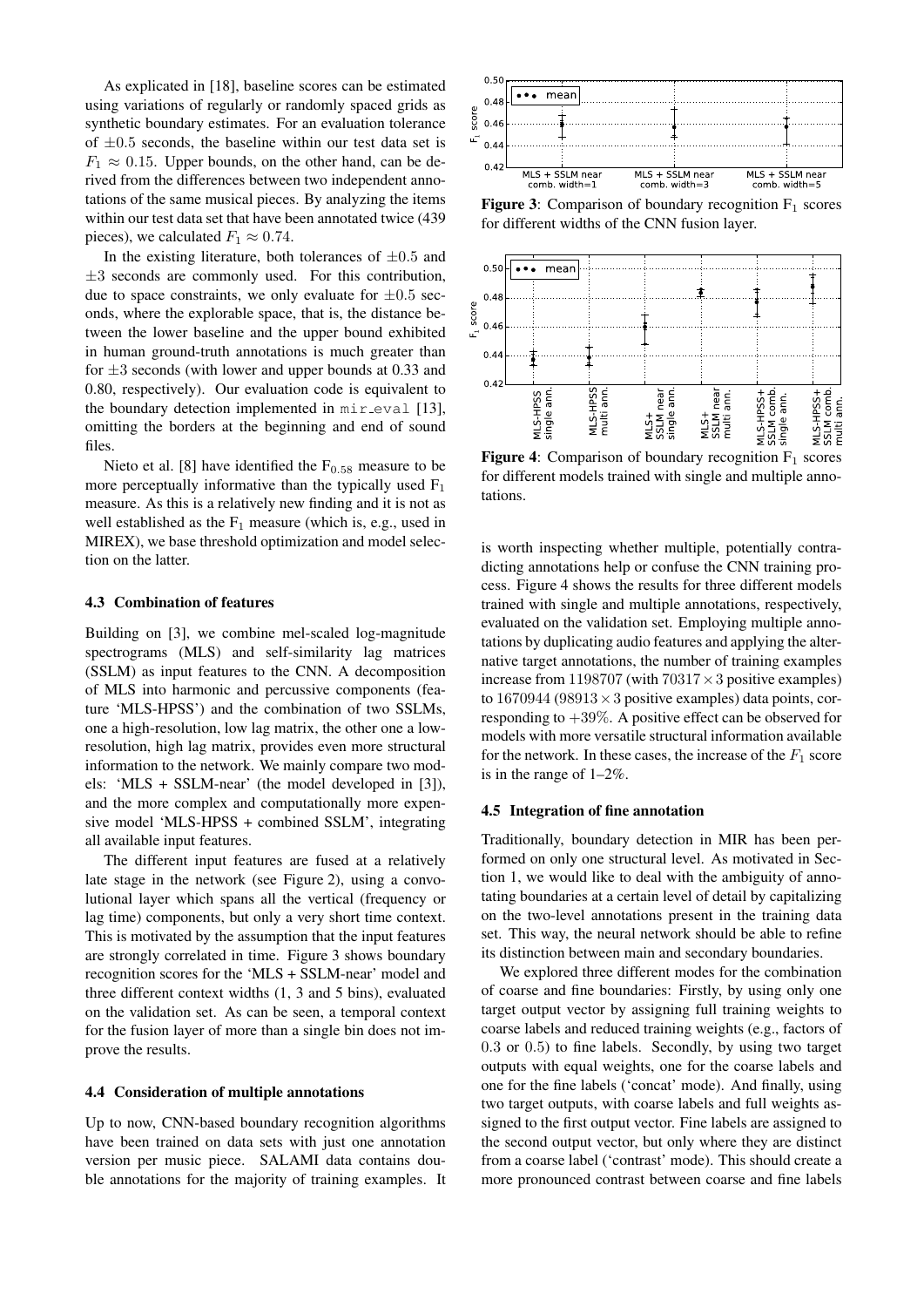<span id="page-4-1"></span>

**Figure 5:** Comparison of boundary recognition  $F_1$  scores for different integration modes of the second-level 'fine' annotation, evaluated on our validation set.

with the potential danger of some contradiction.

Not for all of our training data two-level annotations were available. We tried two variations: For the first one, we put coarse boundaries where fine ones were not available ('fine + coarse'), and for the second one, we used only those annotations with two levels available ('fine only'), effectively reducing the number of training examples including multiple annotations to 1224891 (with  $74400 \times 3$ positive examples).

Figure [5](#page-4-1) shows the results for the three combination modes (with different weighting parameters) and two data set variations, computed on MLS input features and evaluated on the validation set. The combination modes for coarse and fine data with two output vectors perform better than the ones with only one output. The 'contrast' mode exhibits instabilities for the results, most probably due to the relatively small validation data set. We selected the best-performing and reliable 'concat' mode with two output units as our working model. The distinction between 'fine + coarse' and 'fine only' variations is more or less inconclusive, with very little advantage for the latter. However, as the spreading of  $F_1$  scores is less for 'fine only', we settled for this variation of the 'concat' mode.

#### 5. RESULTS

<span id="page-4-0"></span>Figure [6](#page-5-1) shows boundary recognition scores (on the primary 'coarse' boundaries) of several of our models, with peak-picking thresholds optimized on the validation set, and results evaluated on the test set. Each model variation has been trained and evaluated five times. The individual, mean and 'bagged' results are shown in the graph. 'Bagging' means that the outputs of all five models are averaged and peak-picking is performed on the result, thereby reducing statistical variations. Using a MLS-HPSS decomposition does not score significantly higher than MLS only. Likewise, using a combination of SSLM 'near' (14 seconds lag, high resolution) and 'far' (88 seconds lag, low resolution) does not score higher than SSLM 'near' only. However, in combination, it can be seen that all 'MLS-HPSS + combined SSLM' results are higher than their respective equivalents of 'MLS + SSLM-near'. For both combined models, using multiple annotations raises the scores relative to single annotations. Additional fine

<span id="page-4-2"></span>

| <b>Algorithm</b>              | ${\bf F}_1$ | $\mathbf{F}_{.58}$ | Rec. | Prec. |
|-------------------------------|-------------|--------------------|------|-------|
| Upper bound (est.)            | .74         | .74                |      |       |
| All features, multi+fine ann. | .508        | .529               | .502 | .572  |
| $MLS+SSLM-near$ , multi+fine  | .496        | .506               | .509 | .536  |
| MLS+SSLM-near, single ann.    | .469        | .466               | .504 | .475  |
| SUG1 (2014)                   | .422        | .442               | .422 | .490  |
| MP2 (2013)                    | .294        | .280               | .362 | .271  |
| MP1 (2013)                    | .276        | .270               | .311 | .269  |
| NB1 (2014)                    | .270        | .246               | .374 | .229  |
| KSP2 (2012)                   | .263        | .231               | .422 | .209  |
| Baseline (est.)               | .15         | .21                |      |       |

Table 1: Boundary recognition scores for coarse boundaries at a tolerance of  $\pm 0.5$  seconds, evaluated on our SALAMI 2.0 test dataset. Comparison of our models (in italics) with the five best-performing algorithms of the MIREX campaigns 2012 through 2014.

<span id="page-4-3"></span>

| Algorithm                     | ${\bf F}_1$ | $\mathbf{F}_{.58}$ | Rec. | Prec. |
|-------------------------------|-------------|--------------------|------|-------|
| Upper bound (est.)            | .75         | .76                |      |       |
| All features, multi+fine ann. | .485        | .523               | .443 | .587  |
| MLS+SSLM-near, multi+fine     | .478        | .515               | .439 | .576  |
| Baseline (est.)               |             | . 17               |      |       |

Table 2: Boundary recognition scores of two of our models for 'fine', second-level boundaries at a tolerance of ±0.5 seconds, evaluated on our SALAMI 2.0 test dataset.

annotations for CNN training further increase the scores. On the right-hand-side of Figure [6](#page-5-1) different feature combinations using multiple fine annotations are shown. The more perspectives on the audio provided as input, the higher the scores.

See Table [1](#page-4-2) for a listing of our results in comparison to the best-performing algorithms of the MIREX campaigns 2012 through 2014. All results have been evaluated on SALAMI 2.0 data. Note that the scores are generally lower than for SALAMI 1.2 annotations (cf. [18]). The reason is that in the new data set version many formerly 'trivial boundaries' (sitting at the beginning or end of sound files) have been corrected. These boundaries have moved away from the borders and are now headed, or trailed, respectively, by silence or crowd noise, and are therefore more difficult to predict. The 'MLS+SSLM-near' model trained with single annotations is equivalent to the model used in [3], with an additional dense layer in the present work. 'All features' denotes the 'MLS-HPSS + combined SSLM' model, yielding the best boundary prediction results.

Table [2](#page-4-3) lists boundary recognition results of the 'fine' output unit of our network, trained and evaluated on the 'small-scale', second-level annotations of the SALAMI 2.0 data set. To our knowledge, only McFee and Ellis [6] have so far evaluated their algorithms (as well as SMGA [15]) on the secondary boundaries. They report  $F_1$  scores up to  $0.292 \pm 0.15$  on the SALAMI 1.2 dataset.

Table [3](#page-5-2) presents boundary recognition results on the Beatles-ISO dataset,<sup>[4](#page-4-4)</sup> comprised of all 12 Beatles albums with 180 songs in total. We used the best-scoring model from above, using all input features, trained on

<span id="page-4-4"></span><sup>4</sup> [http://isophonics.net/content/](http://isophonics.net/content/reference-annotations-beatles)

[reference-annotations-beatles](http://isophonics.net/content/reference-annotations-beatles), accessed 2015-04-30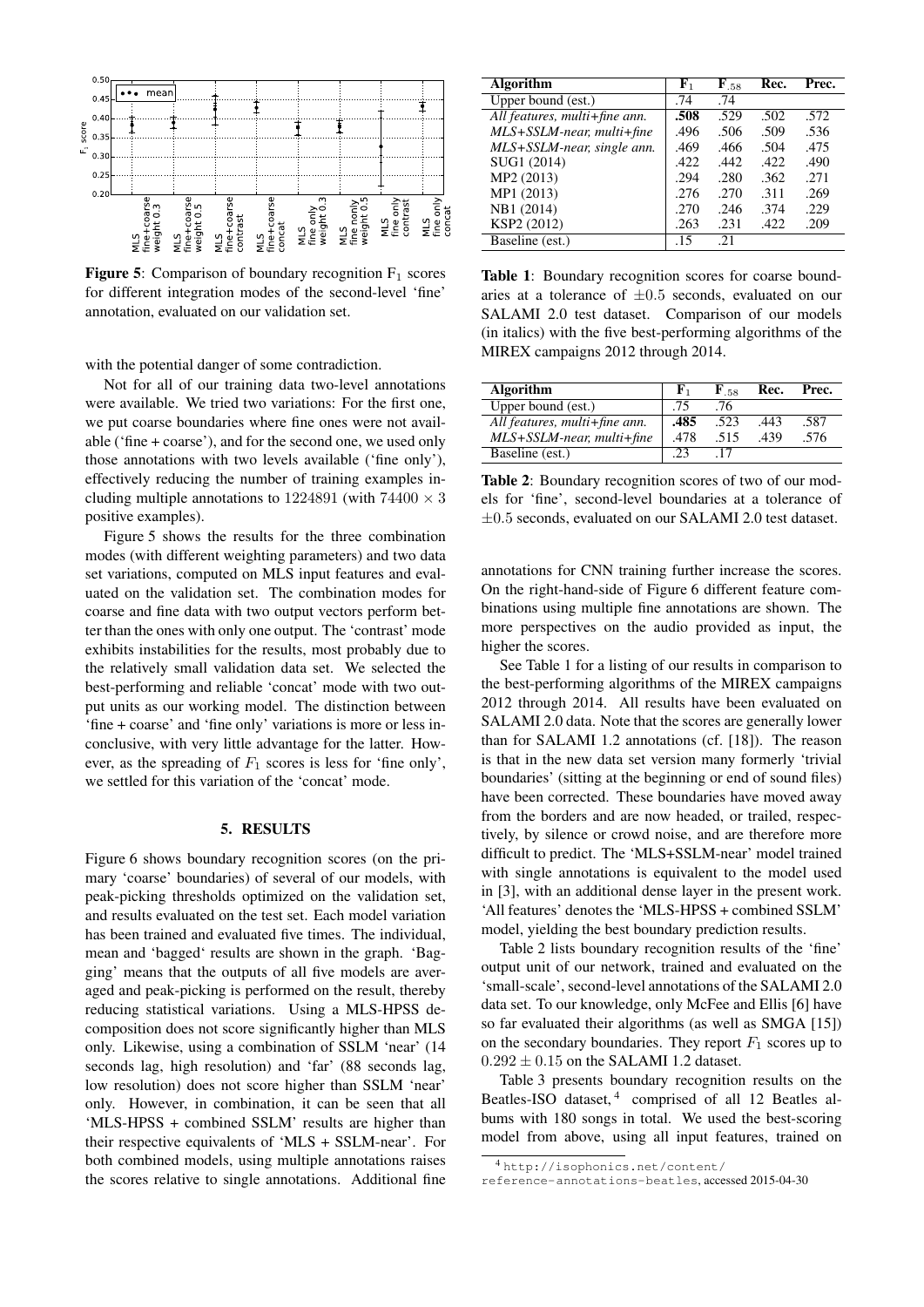<span id="page-5-1"></span>

**Figure 6:** Comparison of boundary recognition  $F_1$  scores on SALAMI 2.0 data for different models under examination. Threshold optimization performed on validation set, evaluation done on test set.

<span id="page-5-2"></span>

| Algorithm                     | ${\bf F}_1$ | $\mathbf{F}_{.58}$ | Rec. | Prec. |
|-------------------------------|-------------|--------------------|------|-------|
| All features, multi+fine ann. | .558        | .590               | .522 | .640  |
| $MLS+SSLM-near$ , multi+fine  | .526        | .553               | .500 | .597  |
| SUG1                          | .424        | .457               | .385 | .510  |
| MP2-beatles                   | .334        | .321               | .376 | .311  |
| MP2-salami                    | .322        | .313               | .355 | .309  |
| NB1                           | .286        | .274               | .332 | .266  |
| MP1                           | .278        | .280               | .285 | .285  |
| N <sub>B</sub> 2              | .266        | .255               | .302 | .247  |
| NB3                           | .227        | .211               | .287 | .200  |
| Baseline (est.)               | .15         | .22                |      |       |

Table 3: Boundary recognition scores at a tolerance of  $\pm 0.5$  seconds, evaluated on the Beatles-ISO dataset (180 songs). Two of our models are compared to several published state-of-the-art algorithms.

SALAMI 2.0 with multiple coarse and fine annotations. We were able to compare the predictions of our CNN to the best-performing algorithms of last years' MIREX submissions by Schlüter et al. (SUG1, personal communication), McFee and Ellis [5] (MP1 and MP2, the latter opti-mized either for SALAMI and Beatles data),<sup>[5](#page-5-3)</sup> and Nieto and Bello [7] (NB1, NB2, NB3), <sup>[6](#page-5-4)</sup> respectively. Note that the scores of our models are above those of other state-ofthe-art algorithms by a large margin, although we have not trained or tuned our models in any way specifically on the kind of music realized by the Beatles.

## 6. DISCUSSION AND OUTLOOK

<span id="page-5-0"></span>In this contribution, we have dealt with the prediction of musically relevant structural boundaries, focused primarily on the stylistically mixed SALAMI data set in its latest version 2.0, with additional evaluation on the Beatles-ISO data set.

We have re-used the CNN architecture developed in [3] with some modifications. On the one hand, we have fed it a

<sup>6</sup> [https://github.com/urinieto/](https://github.com/urinieto/SegmenterMIREX2014)

combination of different input features and have been able to show that the CNN is able to produce highest-scoring results with HPSS-decomposed mel-scaled spectrograms (MLS) in combination with self-similarity lag matrices (SSLMs) on two different time-scales, covering both structural detail and longer time context. On the other hand, we have taken advantage of the fact that the SALAMI data set is annotated on two structural levels, and, for the most part, by two independent annotators. The integration of this supplementary data helps the CNN to take better informed decisions between primary and secondary boundaries. Evaluated on SALAMI 2.0 data, we have been able to raise the state of the art from the best MIREX submission [14] at  $F_1 = 0.422$ , and our previous point of reference [3] at  $F_1 = 0.469$  to the score of  $F_1 = 0.508$  for the best model, integrating all available input features, as well as multiple and two-level annotations. As the CNN model trained on two-level annotation possesses two output units, its subsequent application also yields two independent predictions for 'coarse' and 'fine' boundaries.

Although we have not touched (nor listened to) music by the Beatles while developing our models, evaluation on this data set reveals that our models are quite robust, yielding a boundary recognition score of  $F_1 = 0.558$ , which is significantly higher than the previously published state of the art.

We are still actively exploring the possibilities of CNNs applied to music structure discovery. That said, we have neither exhaustively researched the space of possible input features, nor all meaningful variations of model architecture and learning parameters. There is plenty of remaining headroom to the 'upper bound' inter-annotator  $F_1$  scores.

#### 7. ACKNOWLEDGMENTS

This research is funded by the Federal Ministry for Transport, Innovation & Technology (BMVIT) and the Austrian Science Fund (FWF) through project TRP 307-N23 and the Vienna Science and Technology Fund (WWTF) through project MA14-018.

<span id="page-5-4"></span><span id="page-5-3"></span><sup>5</sup> <https://github.com/bmcfee/olda>, accessed 2015-05-01

[SegmenterMIREX2014](https://github.com/urinieto/SegmenterMIREX2014), accessed 2015-05-01